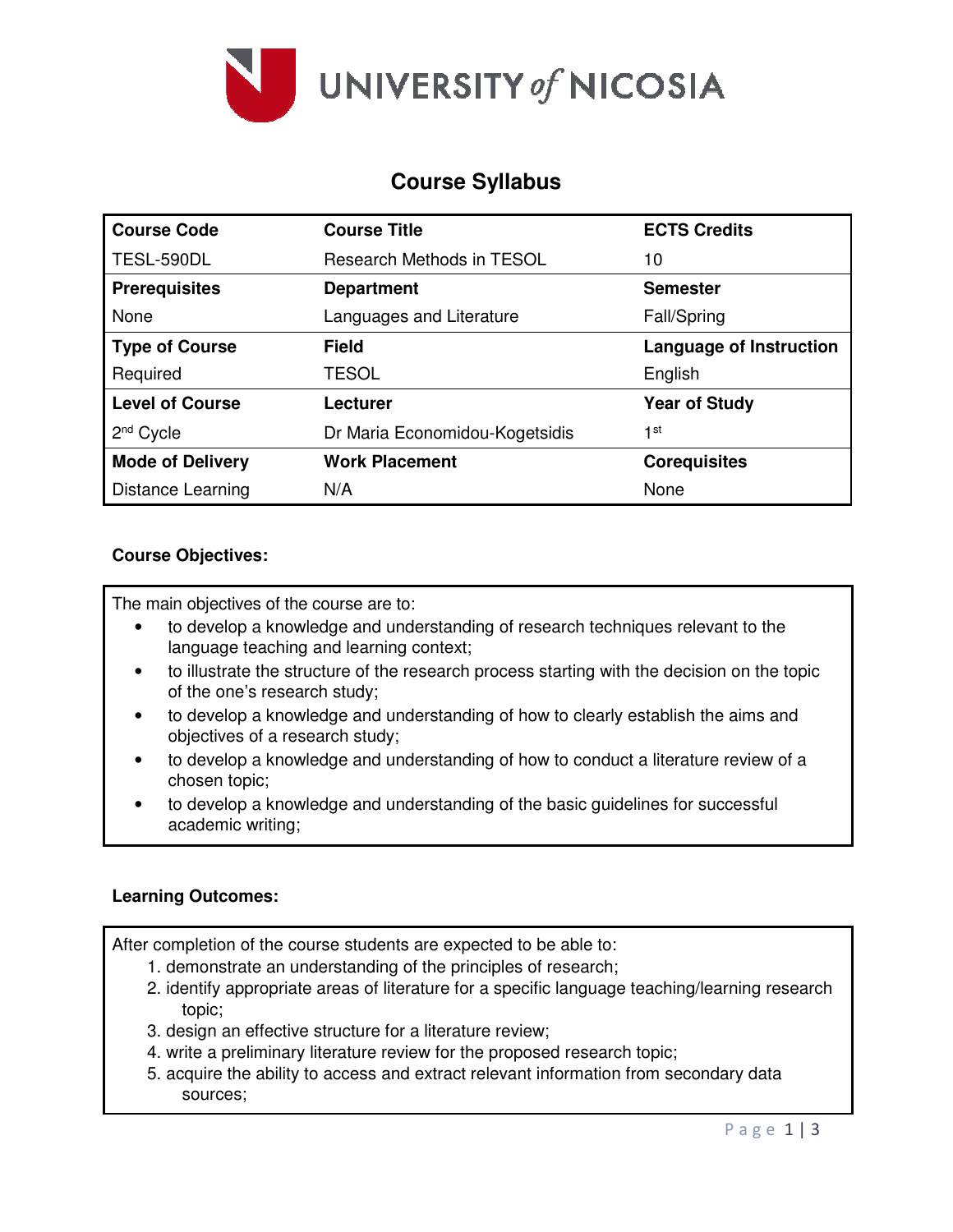

- 6. demonstrate an understanding of the principles of qualitative and quantitative research methods;
- 7. identify the concepts to be addressed and the components to be included in a research proposal;
- 8. write an effective research proposal.

### **Course Content:**

- What is research What makes good research
- Literature review secondary sources
- Using the APA Reference system
- Ethical research
- Identifying your research topic
- Research Purpose and Research Questions
- Data collection and choice of subjects
- Quantitative, quantitative and mixed research methods
- Questionnaires
- Interviews
- Writing up the research proposal
- Reporting research results
- Observing language classrooms
- Quantitative Data Analysis
- Guide to good academic writing
- Writing up a Thesis/ Assignment

#### **Learning Activities and Teaching Methods:**

Recorded lectures, forum discussions, practical activities, forum participation

#### **Assessment Methods:**

Assignment, Forum Participation, Final exam

#### **Required Textbooks / Readings:**

| <b>Title</b>            | Author(s)            | <b>Publisher</b>      | Year | <b>ISBN</b>                    |
|-------------------------|----------------------|-----------------------|------|--------------------------------|
| Qualitative<br>research | Nugrahenny Zacharias | Cambridge<br>Scholars | 2012 | 9781443835053<br>9781443835510 |